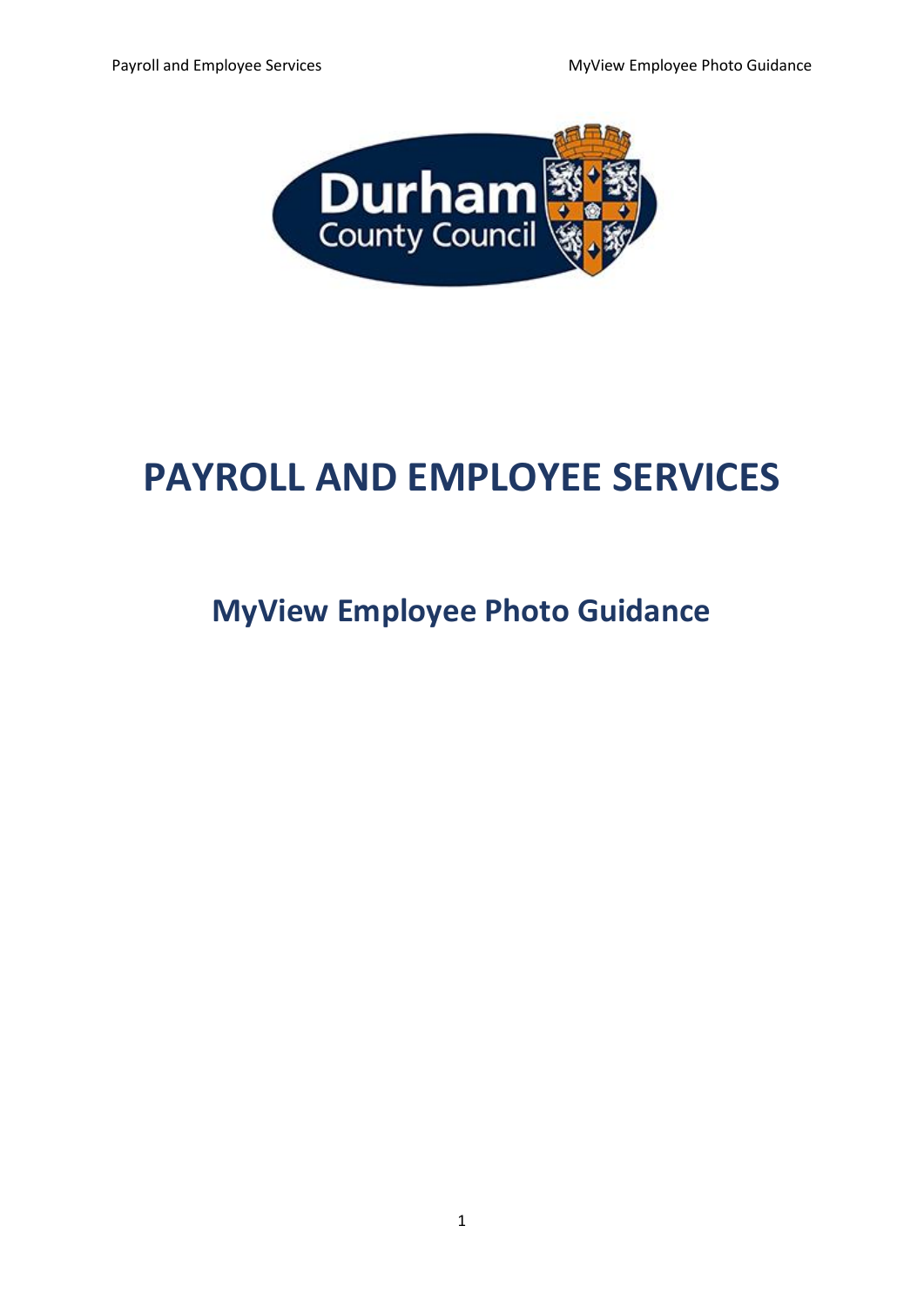Please think before printing this document.

Where printing is necessary, please ensure that it is printed double sided and in greyscale.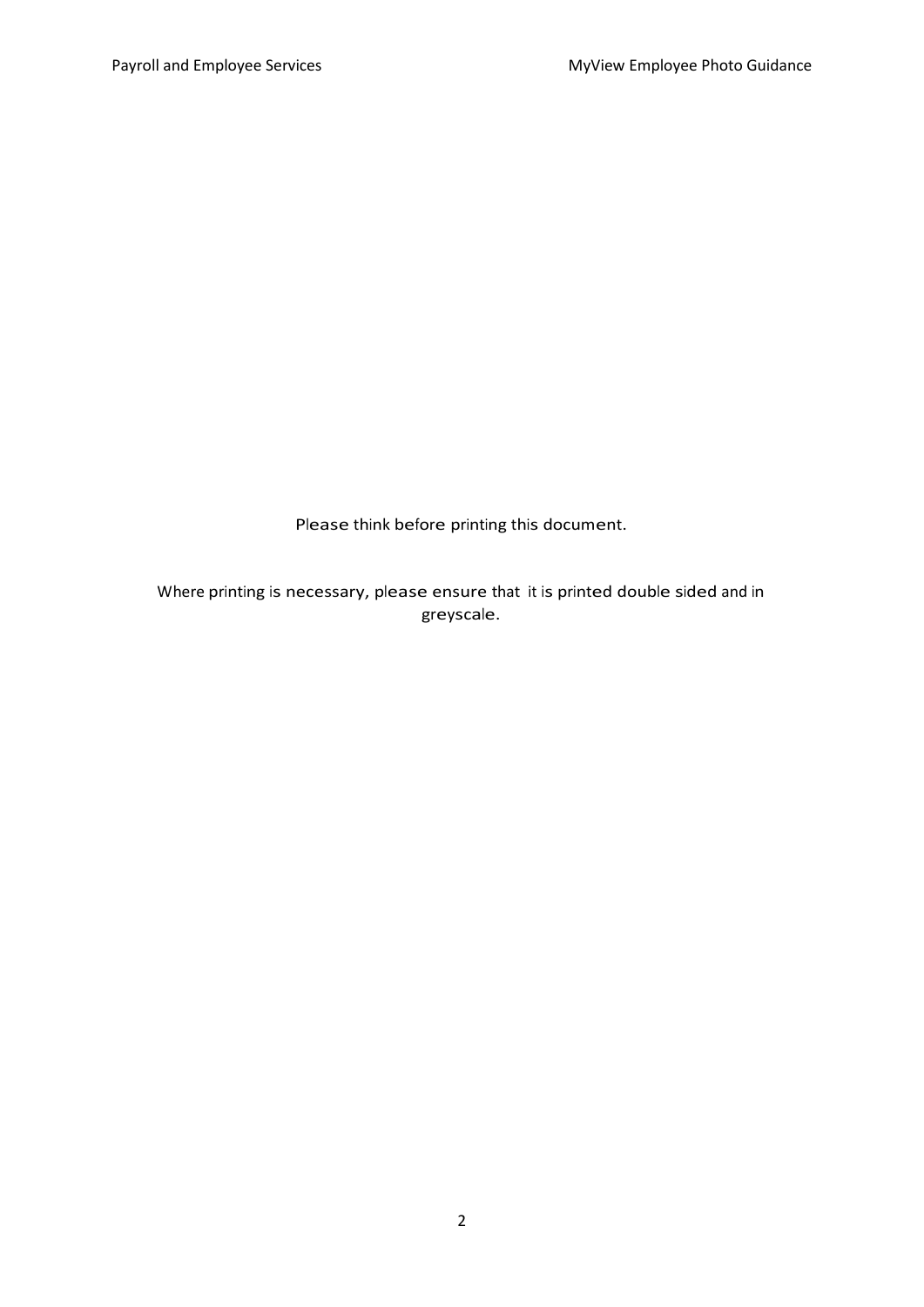#### Contents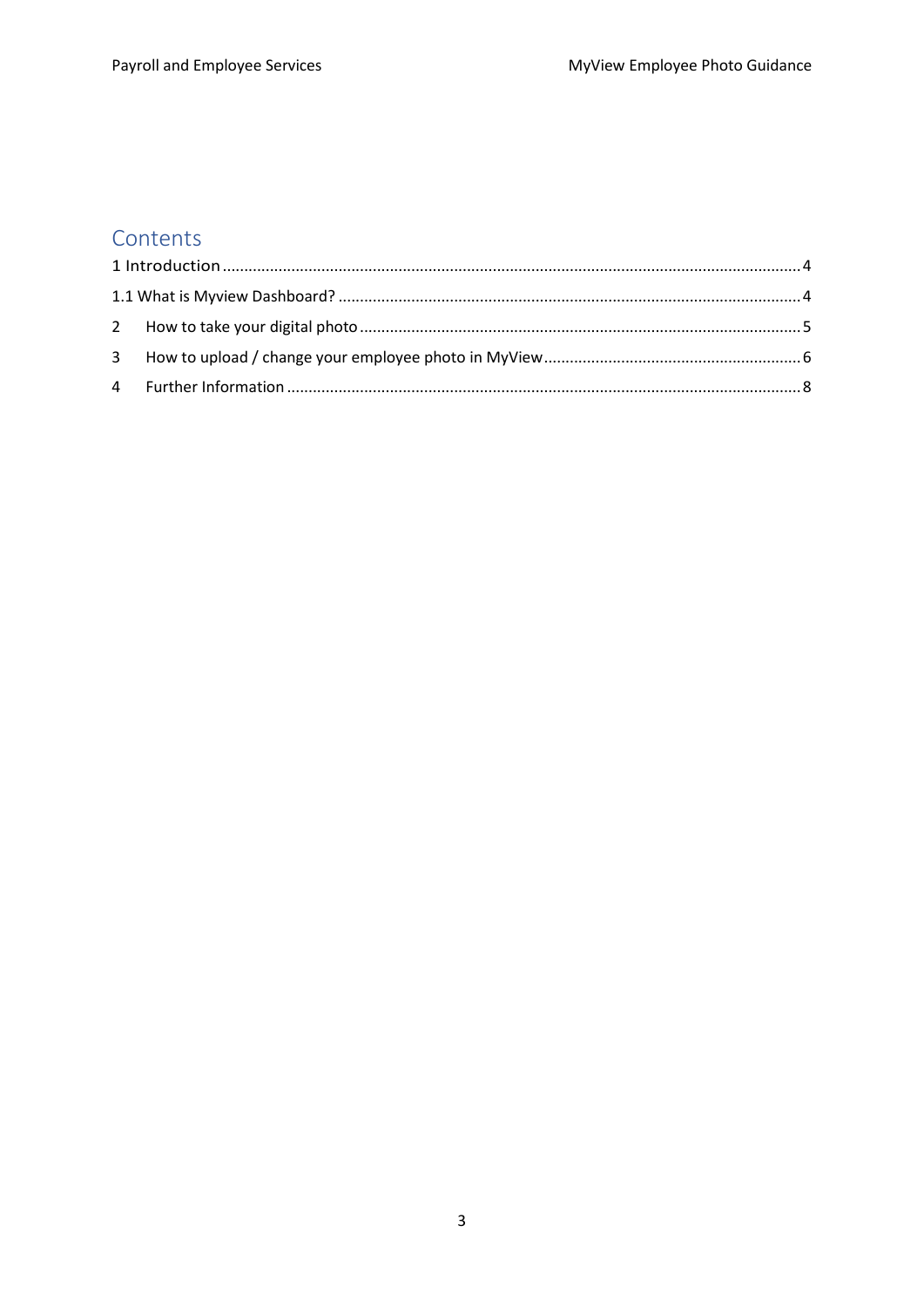#### <span id="page-3-0"></span>1 Introduction

The use and display of employee photos within MyView dashboard helps to promote transparency and further support Durham County Councils Transformation Agenda for a Digital Workforce.

This guidance document explains how to upload your own photo to the MyView Dashboard.

Further information in regard to employee photo standards can be found in the MyView Employee Photos Policy.

## <span id="page-3-1"></span>1.1 What is Myview Dashboard?

MyView Dashboard is a web based self-service system which supports the Council's objective of making processes more efficient and streamlined.

MyView dashboard is available 24/7 via the internet both internally and externally. MyView supports enhance navigation, usability and appearance that can be accessed using all smart devices.

The dashboard supports the self service functionality of the below:

- Customisable widgets that provide quick access to information
- View and update personal details
- View, download and print payslips and P60 statements
- Update Vehicle details e.g. Insurance end dates
- Submit mileage and expenses claims (as well as uploading receipts)
- Record, authorise and reject expense and leave submissions (for managers)
- View / submit annual leave and flexi leave requests
- The ability to view authorisation progress across all MyView Dashboard forms
- Access to HR/Payroll data via Reporting Services widget (for managers)
- Submit HR Forms via MyForms e.g. Code of Conduct
- Submit contractual changes via My People Establishment Changes

**Documentation to support the use of MyView Dashboard / Frequently Asked Questions are available via [www.durham.gov.uk/MyView](http://www.durham.gov.uk/MyView)**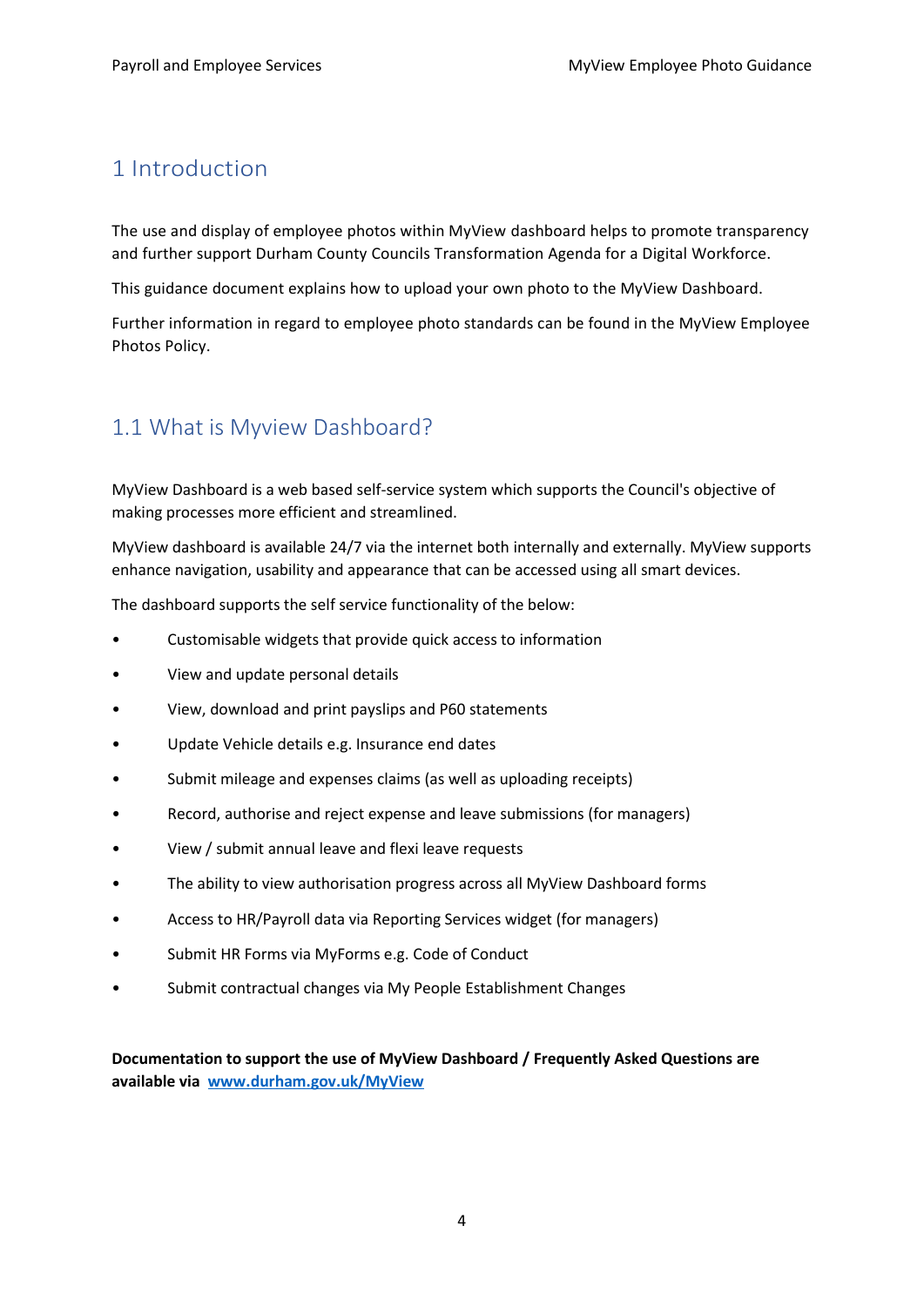#### <span id="page-4-0"></span>2 How to take your digital photo

You can choose from four options available in order to take your photo:

- Ask a friend to take your photo using a phone, tablet or digital camera
- Visit a photo shop and obtain a digital copy of your photo
- Visit a photo booth, some booths provide the option to obtain a photo code along with printed photos.

Alternatively, you can take a photo from your PC/Laptop or tablet device if it contains a camera. The 'Camera app' allows users to take their own picture:

• Search for the camera app within the search field in Microsoft Windows

| Best match                                 |               |                           |
|--------------------------------------------|---------------|---------------------------|
| Camera<br>App                              |               |                           |
| Settings                                   |               | Camera                    |
| <b>Q</b> Camera privacy settings           | ⋋             | App                       |
| <b>Q</b> Turn off camera access systemwide | ⋋             |                           |
| Turn off camera access for all apps<br>⊡   | ⋋             | ⊏<br>Open                 |
| Choose which apps can access your<br>⊡     | ≻             | ⊣≔<br>Pin to Start        |
| camera                                     |               | $\pm$ Pin to taskbar      |
| Use the camera when I broadcast<br>१०३     | ⋋             | छः<br>App settings        |
| Use the camera to create an account<br>8≣  | $\mathcal{P}$ | $\hat{E}$ Rate and review |
| picture                                    |               | 岭<br>Share                |
| Search work and web                        |               |                           |
| camera - See work and web results          | ゝ             |                           |
|                                            |               |                           |
|                                            |               |                           |

Once you have positioned the camera, click on the camera icon to take the photo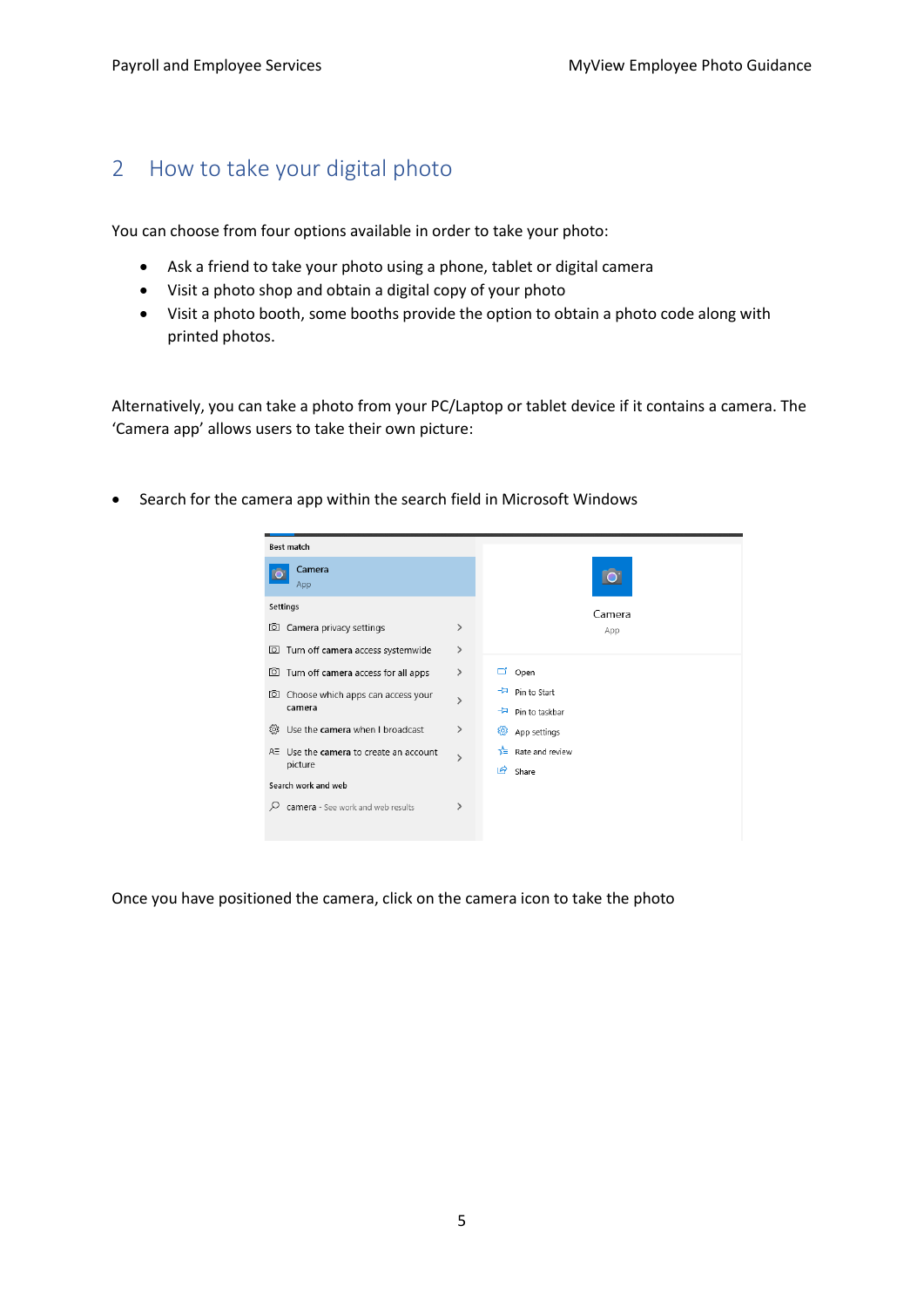

The photo will automatically save to the camera roll folder. This folder is accessible via 'My Documents' >Pictures> Camera Roll.

This PC > Pictures > Camera Roll

| Name                          | Date modified    | Type     | Size  |
|-------------------------------|------------------|----------|-------|
| WIN_20210810_17_03_46_Pro.jpg | 10/08/2021 17:03 | JPG File | 05 KR |
|                               |                  |          |       |

Further information on the file types/sizes and names is contained within the MyView Employee Photos Policy. However, employees are to be mindful that image files sizes should be at least 25kb and no more than 3mb (MyView will allow the option of uploading large files, but you are advised file size should be no more than 3mb).

## <span id="page-5-0"></span>3 How to upload / change your employee photo in MyView

MyView has the facility to allow employees to upload an employee photo against their employee profile.

• Click on the camera icon to upload or change a photo

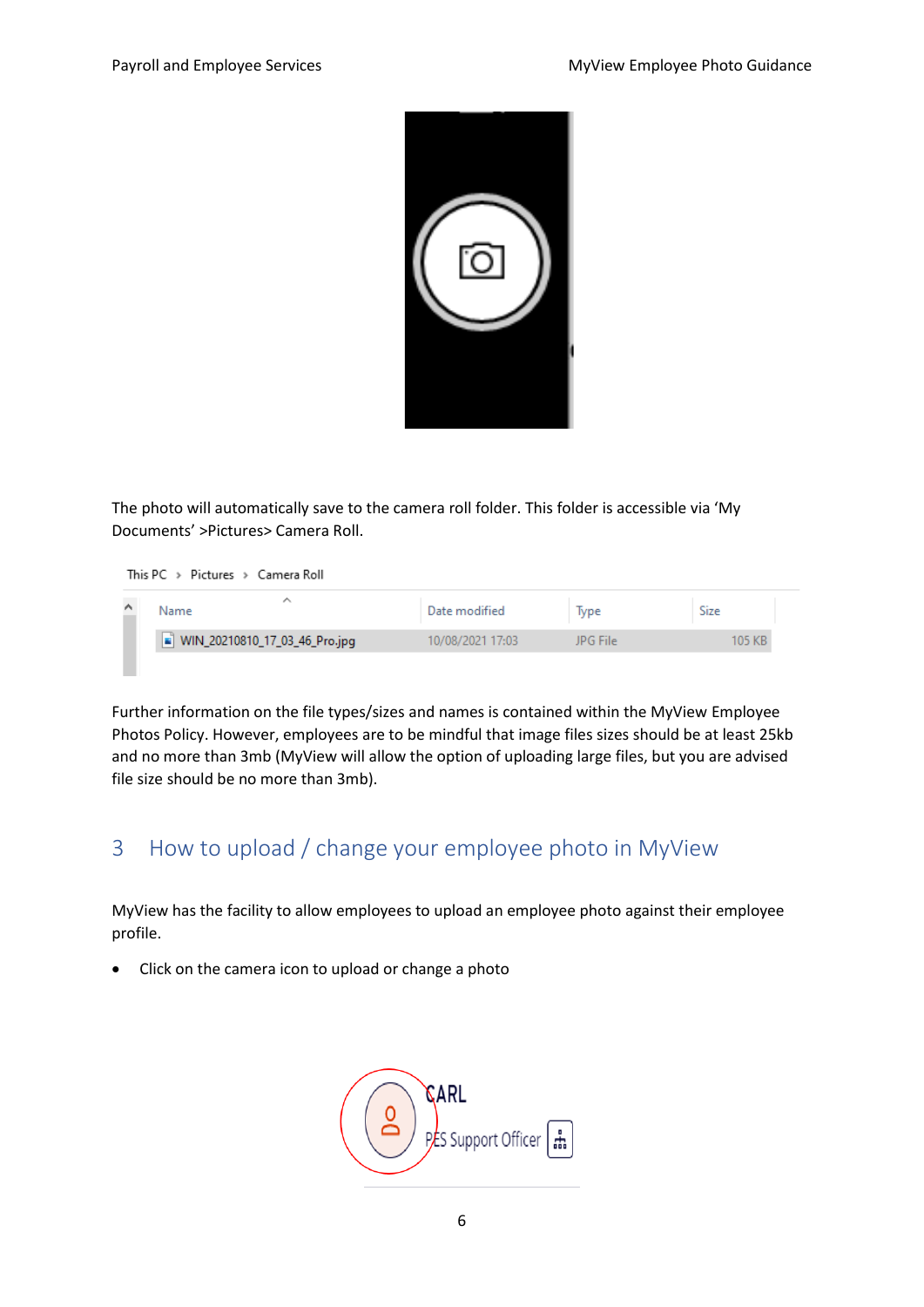• Select **[Choose File]**

| File            | 国 Choose File            |  |
|-----------------|--------------------------|--|
|                 | maximum size - 200 MB    |  |
| <b>Comments</b> |                          |  |
|                 |                          |  |
|                 | 250 characters remaining |  |

- Locate the file from where you saved it on your phone/laptop/tablet/PC. Select **[Open]** to select the file containing your employee photo.
- You will be presented with a preview of your employee photo. Select **[Upload].**

Once you have uploaded your photo, you will receive a message detailing 'Your new photo has been submitted'. **Please note:** employee photos **do not** need to be authorised, however it may take a few minutes for the system to update before the photo appears against your MyView employee profile.

| myview                                      |  |
|---------------------------------------------|--|
| CARL                                        |  |
| Payroll and<br>Employee Services<br>Officer |  |

Once the photo is uploaded successfully the manager of the employee will be able to view the picture against the employee record via MyPeople.

Employees are unable to delete photos held against their MyView record. However, the photo can be changed following the above steps. Should a photo need deleting from a record the employee / manager should contac[t MyView@durham.gov.uk](mailto:MyView@durham.gov.uk) to submit a request.